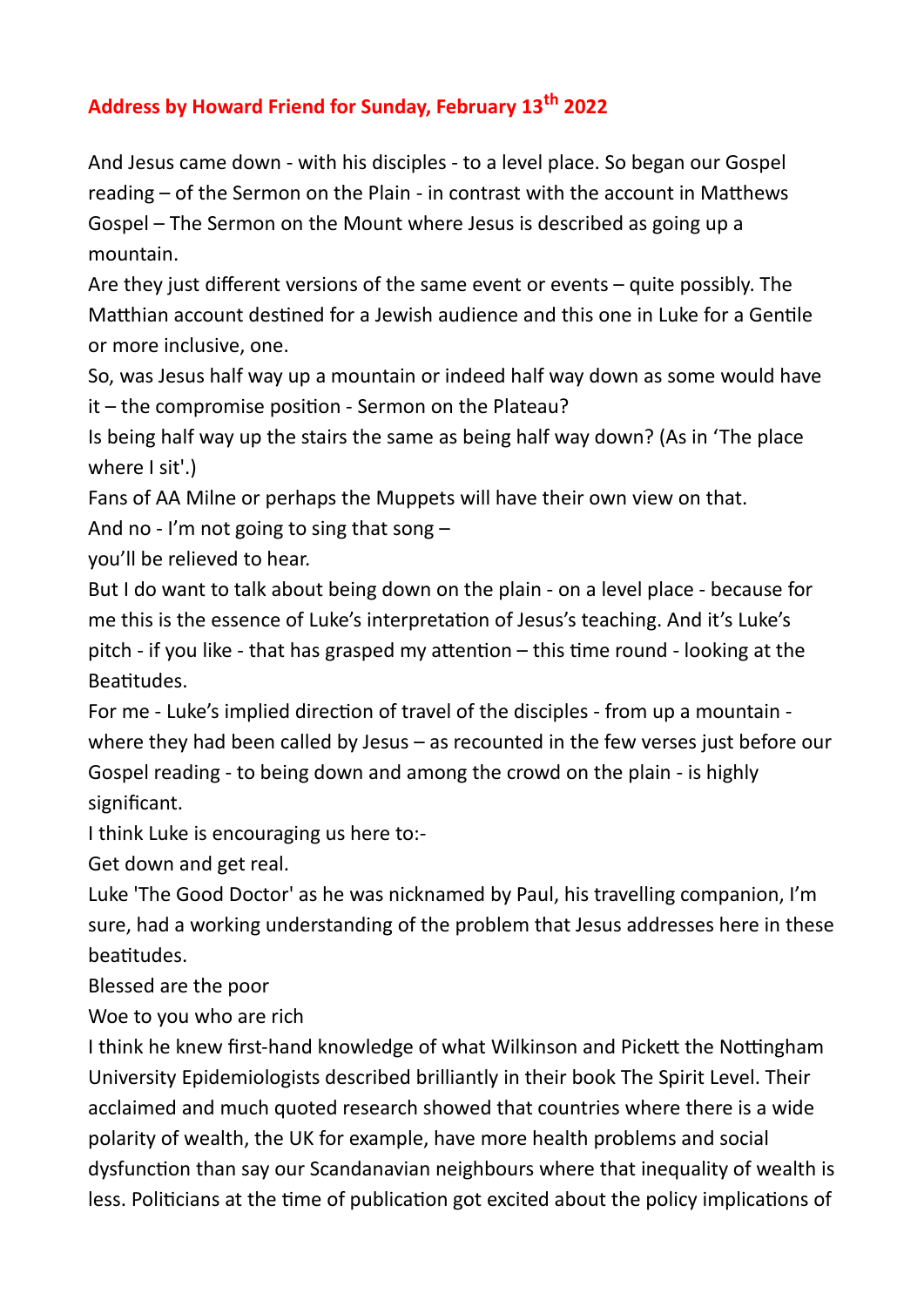this research and I'm sure it's informing the present political talk of Levelling Up and indeed Levelling Down.

But I'm not here to make a political point this morning. It's the personal and church implications of this problem that I want to concentrate on.

I want to encourage us in this church, like Luke, to:-

Get down and get real.

Because this is what Jesus did. He blessed and got alongside the poor, the sick and disadvantaged and he challenged the Rich and privileged.

There's an earthiness about Luke's Beatitudes isn't there, not found in Matthews account:

Blessed are the poor (not the poor in Spirit)

Blessed are the Hungry (not those who hunger and thirst after righteousness) Blessed are those who cry and who suffer for my name.

And the Woes. Found only on Luke's plain. We can't sidestep the Woes.

Woe to you who are rich, and well fed, and who are well thought of.

This is Luke the doctor speaking – someone who has witnessed at first hand the consequences of the inequalities of society.

And I can identify with that – as some of you will know -I'm a retired medic and have spent many years in Malawi working for Dfid and the Foreign Office, working with some of the very poorest – but also with the rich and self-important.

I want to tell you about a woman who actions and approach greatly influenced me as a Medical Student in London in the 70s.

She taught me how to

Get down and get real

Which is my theme this morning. (In case you had dozed off)

Dr Cecily Saunders - as many of you know - was the founder of the modern Hospice movement. During my training I elected to have a two week attachment at St Christopher's Hospice in South London, where she was Consultant in charge. I went on ward rounds with her and generally followed her around. Her approach to her patients revolutionised my thinking and practice. Instead of standing at the foot of the bed and looking down on the patients as the totally aloof Consultants did at the Middlesex - she got a chair and sat down or knelt down by her patients. She listened to them and tried to understand their worries and made a treatment plan with them.

She levelled with them.

She got down and she got real.

I have never forgot that.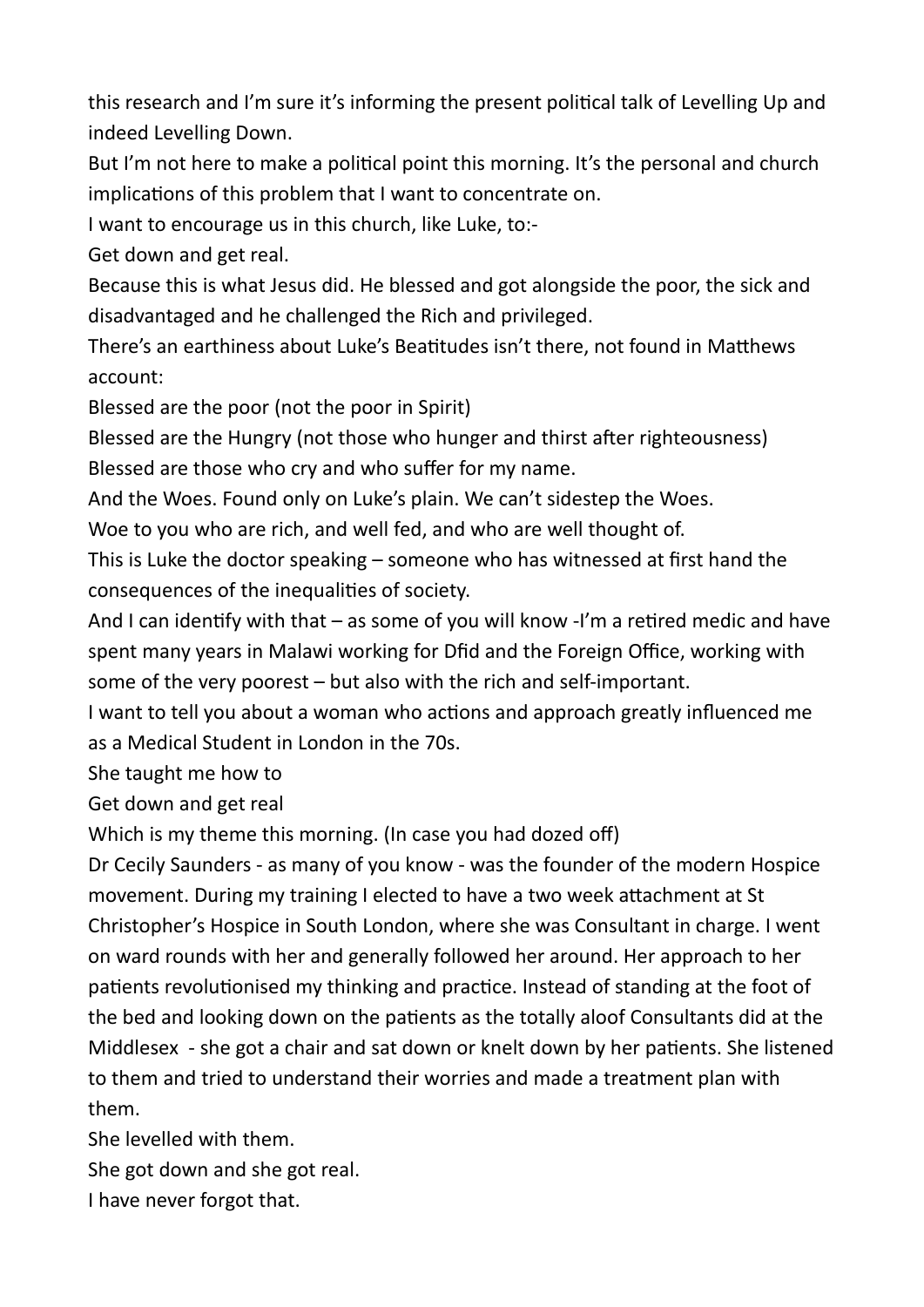I think this is what Luke is encouraging us to do with his interpretation of Jesus's teaching – The Beatitudes.

Now what about the implications of this observation for our churches. Well firstly I've come to realise just how much people in this church / parish do along the lines of what one might call 'Love in Action':

Prison Visiting

**YMCA** 

Homeless support

Hospiscare

Food banks

And there are no doubt other activities or services like these that I'm not aware of You are Blessing the poor and disadvantaged. You are:-

Getting down and getting real.

And you deserve commendation – and our encouragement.

And those of us who are not so involved need to look at ourselves and ask how we can get involved either in direct action, or in prayer or perhaps financially.

Ah - and - here's the rub:

We are a relatively wealthy church – that is to say we are mostly affluent - and we can't escape this:

'Woe to you who are rich'

challenge.

What are we, who are well off, who have assets or disposable income, doing about redressing the balance of inequality in our society.

We have to face this challenge. Financial support of some of our church related activities is an option, there are plenty of others. What is not an option for the Christian is to sit on a pot of gold.

Back to AA Milne – for some light relief – perhaps.

And here I might ruffle a few more 'Christopher Robin' like feathers.

I suggest - in line with my theme of :-

Get down and get real

That Half way up or down the stairs is not the place we should chose to sit and ponder in droopy Edwardian nostalgia.

• Neither should we be in the nursery at the top of the stairs, with its implication of wealth and privilege but rather at the bottom of the stairs – in the town – in the real world.

For after all – in the words of Paul to the Philippians:

Let your attitude be the same as that of Christ Jesus